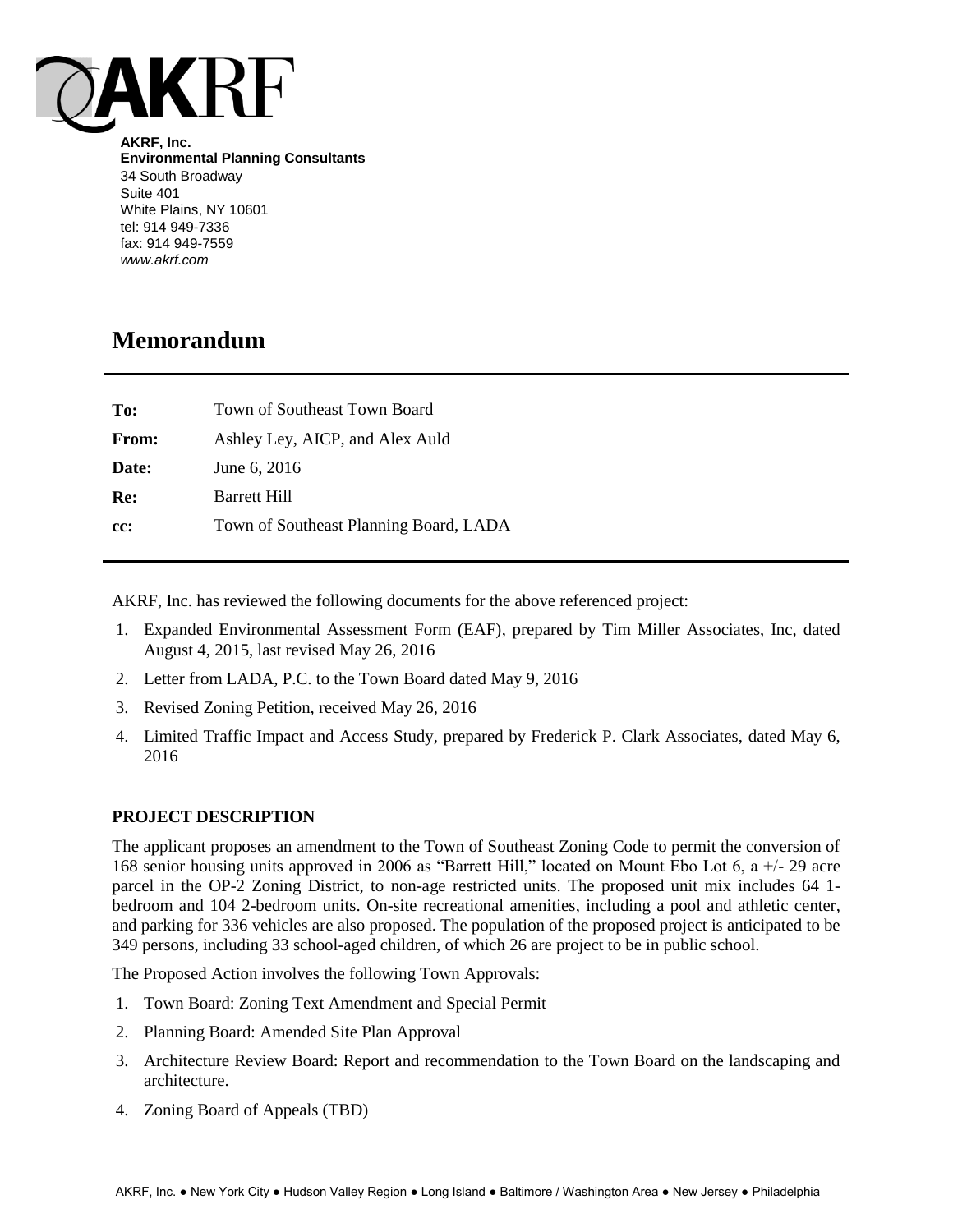# **ZONING PETITION**

The revised zoning petition includes a 30% set-aside for the first six months of "marketing" as "priority units" (e.g. veterans, Town employees, and first responders). Of these 30%, 34% are proposed to be set aside as affordable housing units. As proposed, the zoning text changes would be applicable to all OP-2 zoning districts in the Town.

# **COMMENTS**

The following memo recites AKRF's previous comments from the August 31, 2015 memorandum in *italics,* and follow-up comments in **bold.** Comments on new documents received as part of the current submission are presented in the "New Comments" section below.

### *AMENDED SITE PLAN*

*1. Because the zoning amendment is proposed in conjunction with a specific property and for a specific project, the potential impacts of the whole action must be considered as part of the environmental review under SEQRA. Consideration of the zoning petition independent of the contemplated site plan amendments would be considered segmentation under SEQRA (see 6 NYCRR §617.3(g)). As such, the applicant has submitted a conceptual site plan in conjunction with the EAF. The site plan as submitted does not meet the requirements of §138-41(2) of the Town Code. However, the applicant has requested that the formal site plan submission be delayed until the Town Board has considered the zoning text amendment.*

**Comment noted. No further action by applicant required at this time.**

*2. However, to evaluate whether or not any variances may be required, a complete lot and bulk table demonstrating the proposed project's compliance with the current dimensional requirements of the OP-2 Zoning District should be provided. In addition, the average unit size (in square feet) for a 1 bedroom and 2-bedroom unit, as well as typical floor plans, should be provided.*

# **The lot and bulk table and typical floor plans were provided. However, it is requested that the floor plan be provided at a more legible scale.**

# *SEQRA*

*Because the proposed zoning amendment would affect the permitted land uses in more than 25 acres of the Town, it would be considered a Type I Action under SEQRA per 6 NYCRR §617.4(b)(2). A Full EAF has been submitted as required under SEQRA. The following are comments on the EAF:*

*1. Part 1 D.2.j (traffic) should be checked "yes." Per Part 3, the proposed project will add 110 trips during the PM peak hour which is above the 100 trip threshold established by NYSDEC as "substantial" in the EAF Workbook.*

# **This comment has been satisfactorily addressed.**

- *2. Part 2 of the EAF is the responsibility of the Lead Agency. Part 2 is intended to identify "potential" project impacts that warrant further study. As such, AKRF recommends that the following responses be amended:*
	- *a. 17. "Consistency with Community Plans" box h "Other" should be amended to read, "the Proposed Project requires a zoning text amendment to permit non-age restricted housing. This change would affect properties located within the OP-2 Zoning District which comprises more than 315 acres of land in the Town.*

# **This comment has been satisfactorily addressed.**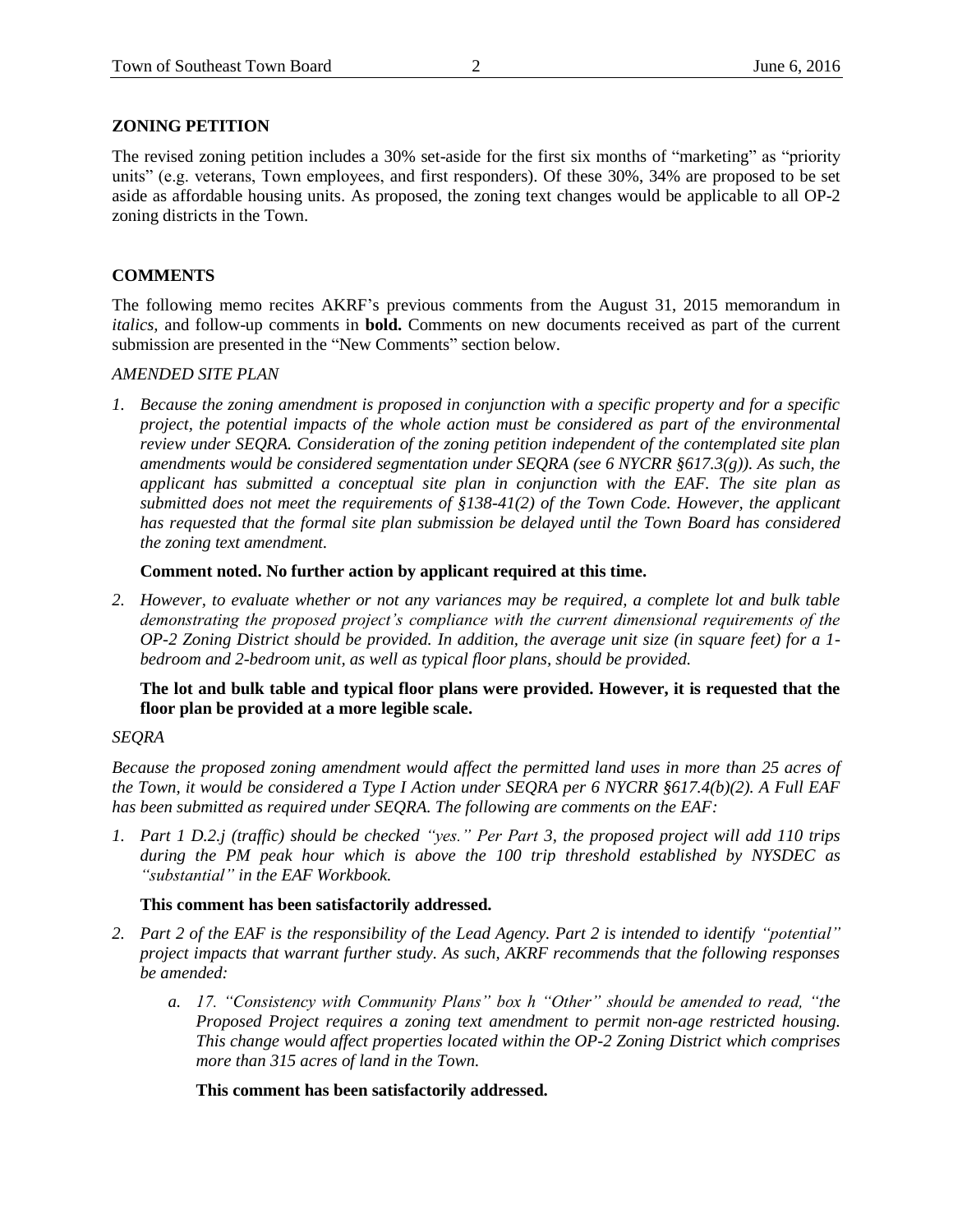*3. Part 3.1 "Impact on Land Use, Zoning, and Public Policy." This section of the document misrepresents the context and content of the 2002 Comprehensive Plan and 2014 Comprehensive Plan Update, as well as the intentions of the Town of Southeast in its zoning changes. The 2002 Comprehensive Plan and accompanying Croton Plan were written in the context of the physical constraints placed on the Town due to its location within the New York City Watershed and corresponding regulations. The Town of Southeast does not have central water or sewer, which severely limits its development potential. The statements made on the top of page 3.1-2 relate to the 2000 build-out analysis prepared by Putnam County and are taken out of context. That build-out analysis did not take into account any of the zoning amendments that have been adopted since 2002 and only looked at the RMF zoning district, which was not down-zoned. Therefore, the percentages and acreages repeated throughout the document and the letter from Charles Martabano, dated March 1, 2015, (see EAF Appendix A) are an inaccurate representation of the multi-family development potential of the Town in 2014. The EAF fails to acknowledge that while there are limited opportunities in the Town for the creation of new multi-family complexes, they are permitted in SR22 (as part of a mixed-use development), OP-2 (as Senior Housing), and OP-3 (attached townhouses). In addition, Southeast permits accessory apartments. Furthermore, as demonstrated on pages 6-1 and 6-2 of the 2014 Comprehensive Plan Update, the Town of Southeast currently has the greatest diversity of housing stock in Putnam County. In fact, 41% of the Town of Southeast's housing stock is provided in attached and "other" (i.e. accessory apartments) dwelling units. Whereas only 21% of Putnam County's housing stock is provided in attached and "other" dwelling units.*

**This comment has been satisfactorily addressed. The EAF has been revised to more accurately evaluate the proposed project in the context of the Comprehensive Plan. However, it should be noted that the provision of senior housing would more directly meet a stated need and goal of the Comprehensive Plan.**

- *4. Part 3.4 "Impact on Transportation & Energy."* 
	- *a. The Traffic Impact Study (TIS) completed in 2005 for the original age-restricted development for this site indicated that under 2007 Build conditions, the northbound left-turn/through movement at the intersection of Doansburg Road & Powers Lane/Mount Ebo Road South would decline from LOS D to LOS E during the Afternoon Peak Hour. It is our recommendation that this intersection be analyzed based on current 2015 baseline traffic conditions and utilizing the trip generation rates for the non-age-restricted housing to determine if further deterioration in LOS would occur at this location. As part of this analysis we recommend that the following be conducted:* 
		- *i. New Turning Movement Counts (TMC) at the intersection of Doansburg Road & Powers Lane/Mount Ebo Road South during the peak periods for analysis (to establish 2015 baseline traffic volumes at this intersection).*
		- *ii. New 24-hour Automatic Traffic Recorder (ATR) counts along NYS Route 22 to determine recent traffic volume trends in the area.*
		- iii. *Existing, No Build, and Build traffic capacity analyses at the intersection of Doansburg Road & Powers Lane/Mount Ebo Road South utilizing the most recent NYSDOT-approved version of the Synchro traffic analysis software. The Build volumes would be developed based on the latest trip generation numbers for the nonage-restricted units.*

#### **An updated TIS has been provided. See "New Comments" below.**

*b. If the results of this analysis show no impact based on the updated counts, trip generation, and capacity analysis, then no further evaluation will be required.*

**An updated TIS has been provided. See "New Comments" below.**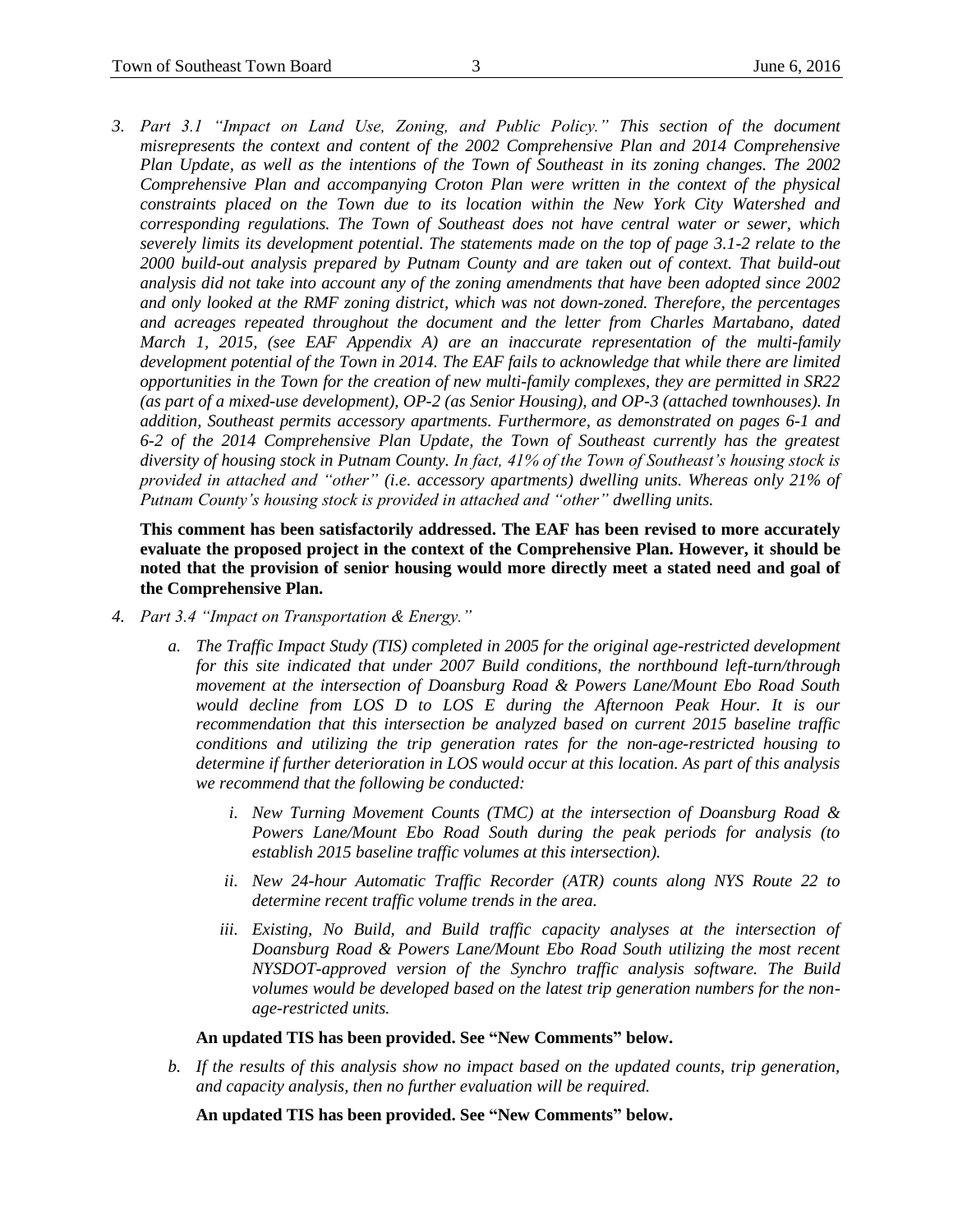*c. Any changes with regard to on-site circulation, as it relates to transportation, from the original age-restricted plan should be discussed, including vehicular and pedestrian circulation.*

# **An updated TIS has been provided. See "New Comments" below.**

*5. Part 3.5, "Impact on the Community." The EAF utilizes demographic multipliers published by the Rutgers University Center for Urban Policy Research to estimate the total population and anticipated number of school aged children to be generated by the Proposed Project. These multipliers are based on the U.S. Census and are widely used for population estimates of proposed projects. As such, the population and school aged children estimates are reasonable based on the unit mix and unit count provided. However, should the unit mix change (i.e. more 2-bedroom or the addition of 3-bedroom units), or if the units include "dens" or "offices" that could be utilized as bedrooms, then these estimates would need to be re-evaluated.*

# **Comment noted. No further action by applicant required at this time.**

### *ZONING PETITION*

- *1. The proposed Zoning Petition includes restrictions that would limit the availability of affordable housing. Unlike the Westchester County model, which the applicant regularly cites as a reason for the Town to undertake a zoning amendment, the proposed zoning would simply limit the affordability requirement to the first "6 months of marketing" and includes a "preference list." Conversely, the Westchester County model ordinance has no such restrictions, nor does it include a preference list. If the Town's objective is to increase the availability of affordable housing within the Town, the following changes to the Zoning Petition should be considered:*
	- *a. Require the set aside of affordable units for a greater period of time. For example, the Westchester County model ordinance requires the following:*

*"Property Restriction. A property containing any affordable AFFH units must be restricted using a mechanism such as a declaration of restrictive covenants in recordable form acceptable to Municipal Counsel which shall ensure that the affordable AFFH unit shall remain subject to affordable regulations for the minimum 50 year period of affordability. Among other provisions, the covenants shall require that the unit be the primary residence of the resident household selected to occupy the unit. Upon approval, such declaration shall be recorded against the property containing the affordable AFFH unit prior to the issuance of a Certificate of Occupancy for the development."*

*At a minimum, the phrase "first six months of marketing" should be clearly defined. If "marketing" begins before the apartments are habitable, it could preclude qualified persons from leasing or purchasing the unit. Given the length of time required to construct and occupy a building, six months could be too short a period of time.*

**The revised zoning petition now reads "from the time of substantial completion for each phase of construction, for marketing of residential units to the above referenced groups." This is still vauge and should be more clearly defined and explained. As currently drafted, it appears that these priority affordable units would only be "reserved" for six months. If the Applicant is unable to find qualified tenants during that time would they would revert to market rate? It appears that any units that are rented or sold during those first six months as affordable would remain as such for 99 years. However, what would happen to a unit that wasn't sold or leased within that period?**

*b. Require an affordable housing marketing strategy. The Westchester County model ordinance includes the following:*